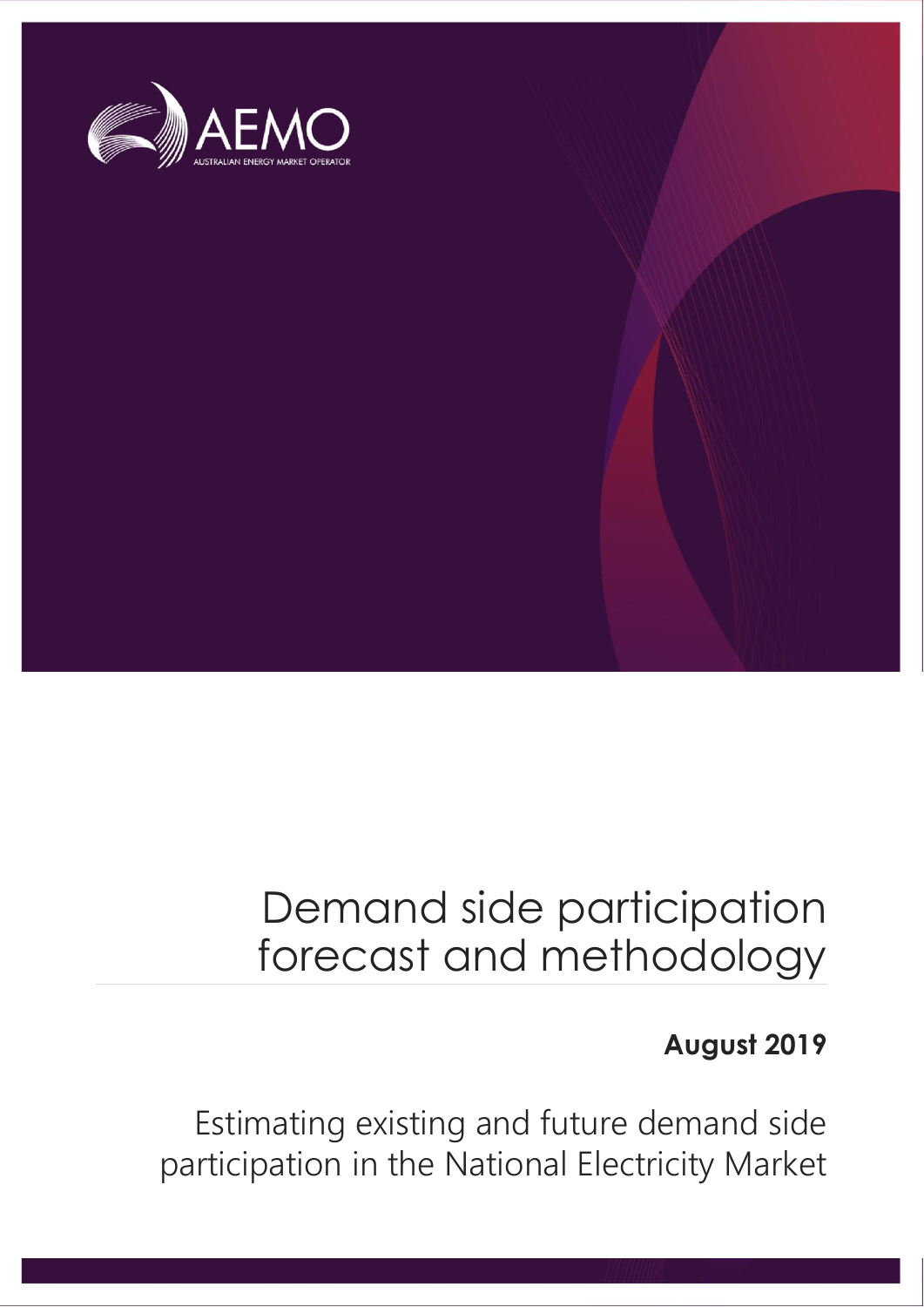# **Important notice**

### **PURPOSE**

AEMO publishes this document to describe the demand side participation forecast methodology and the extent to which, in general terms, demand side participation information received under rule 3.7D has informed AEMO's development or use of load forecasts for the purposes of the exercise of its functions under the National Electricity Rules.

This publication has been prepared by AEMO using information available at 1 July 2019. Information made available after this date may have been included in this publication where practical.

#### **DISCLAIMER**

This document or the information in it may be subsequently updated or amended. This document does not constitute legal or business advice, and should not be relied on as a substitute for obtaining detailed advice about the National Electricity Law, the National Electricity Rules, or any other applicable laws, procedures or policies. AEMO has made every effort to ensure the quality of the information in this document but cannot guarantee its accuracy or completeness.

Accordingly, to the maximum extent permitted by law, AEMO and its officers, employees and consultants involved in the preparation of this document:

- make no representation or warranty, express or implied, as to the currency, accuracy, reliability or completeness of the information in this document; and
- are not liable (whether by reason of negligence or otherwise) for any statements or representations in this document, or any omissions from it, or for any use or reliance on the information in it.

#### **VERSION CONTROL**

| Version | Release date | Changes         |
|---------|--------------|-----------------|
|         | 22/8/2019    | Initial release |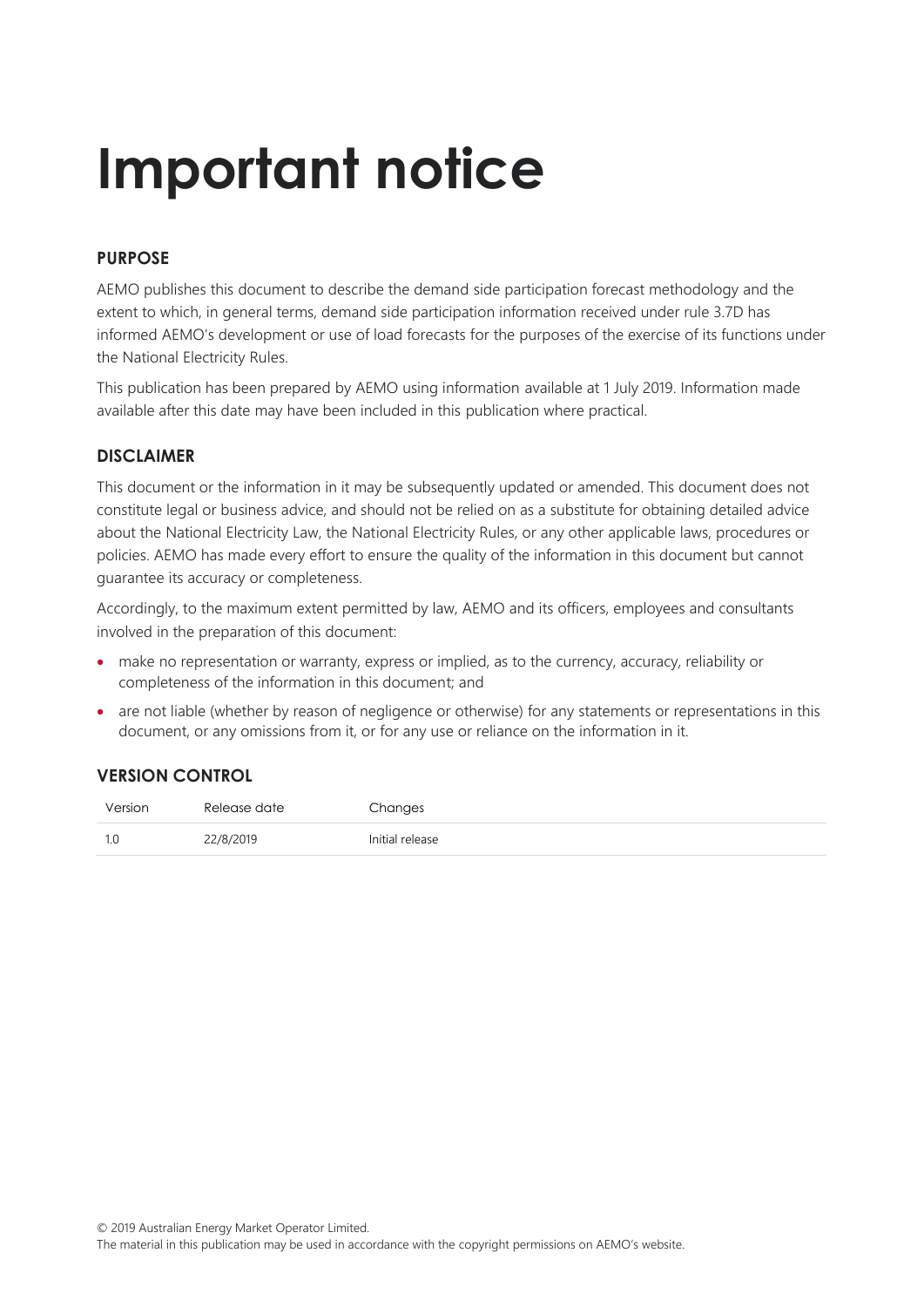# **Contents**

| 1.  | Introduction                               | 5                       |
|-----|--------------------------------------------|-------------------------|
| 1.1 | What is DSP?                               | 5                       |
| 1.2 | DSP considered in AEMO's studies           | 6                       |
| 1.3 | National Electricity Rules requirements    | 6                       |
| 2.  | <b>Estimating the current level of DSP</b> | $\overline{\mathbf{z}}$ |
| 2.1 | Information on DSP programs                | $\overline{7}$          |
| 2.2 | Historical time series data                | 9                       |
| 2.3 | DSP at reliability events                  | 12                      |
| 2.4 | Application to AEMO's reliability studies  | 12                      |
| 2.5 | Validation of DSP response                 | 14                      |
| 3.  | <b>Forecasting future DSP</b>              | 15                      |
| 3.1 | Review of future DSP potential             | 15                      |
| 3.2 | Forecast calculation and assumptions       | 16                      |
| A1. | <b>Statistics</b>                          | 18                      |

# **Tables**

| Table 1 | Summer DSP forecast for supply adequacy assessments (MW)                   | 13 |
|---------|----------------------------------------------------------------------------|----|
| Table 2 | Winter DSP forecast for supply adequacy assessments (MW)                   | 14 |
| Table 3 | Summer DSP forecast for supply adequacy assessments validation             | 14 |
| Table 4 | Forecast DSP (in MW) for New South Wales to 2050 - Moderate DSP projection | 17 |
| Table 5 | Program statistics grouped by program category                             | 18 |
| Table 6 | Load types of reported connections                                         | 18 |
| Table 7 | Number of connections grouped by program category and DSP type             | 19 |

# **Figures**

Figure 1 [Overview of DSP forecast process](#page-6-2) 7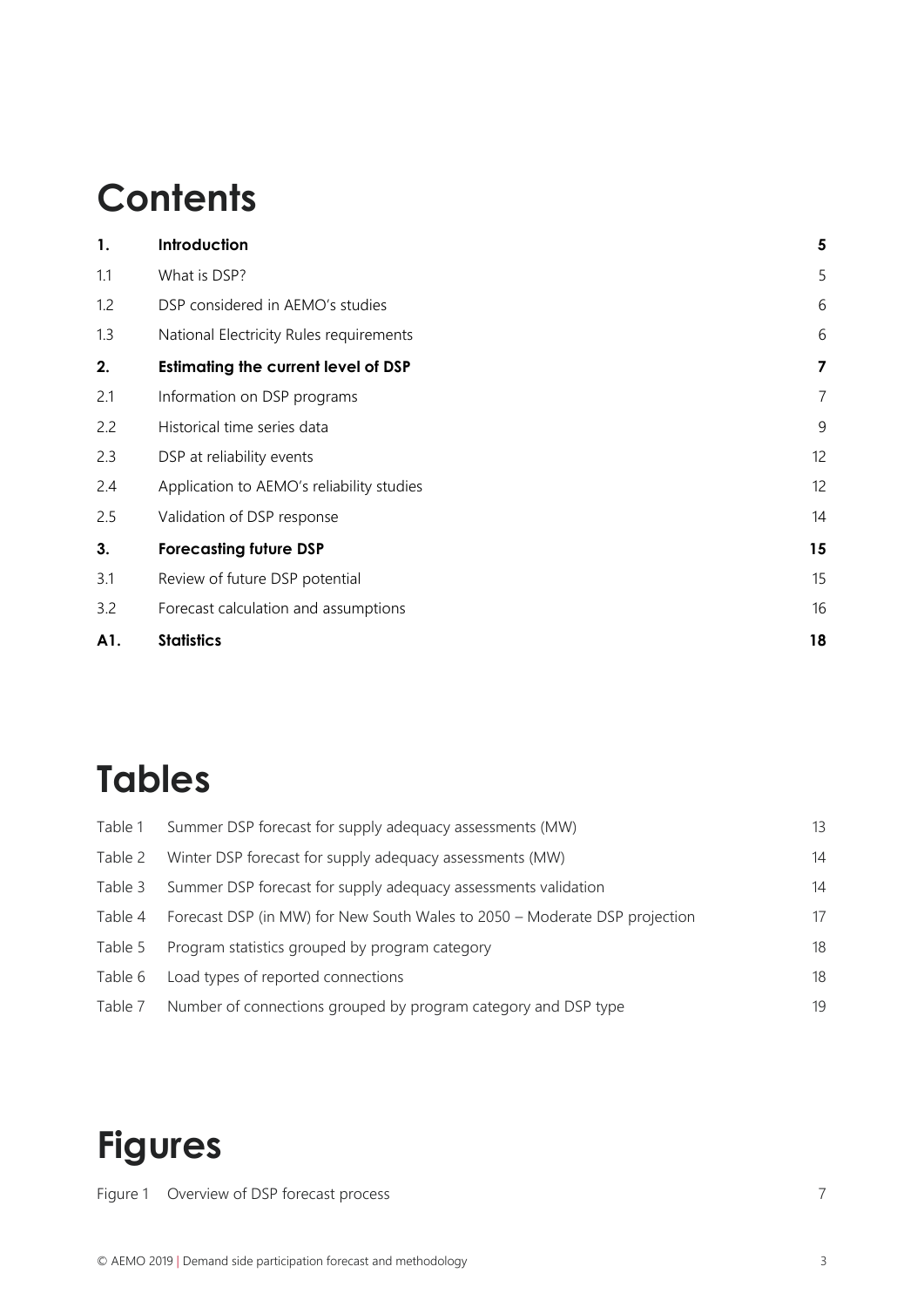| 10                                                                                                                                                                                                                                            |
|-----------------------------------------------------------------------------------------------------------------------------------------------------------------------------------------------------------------------------------------------|
| 11                                                                                                                                                                                                                                            |
| 12 <sup>°</sup>                                                                                                                                                                                                                               |
| 17                                                                                                                                                                                                                                            |
| Figure 2 Example of baseline estimation and calculated response<br>Figure 3 Example DSP response distribution as a histogram<br>Figure 4 Response probability distribution at price bands<br>Figure 5 Illustrating how future DSP is forecast |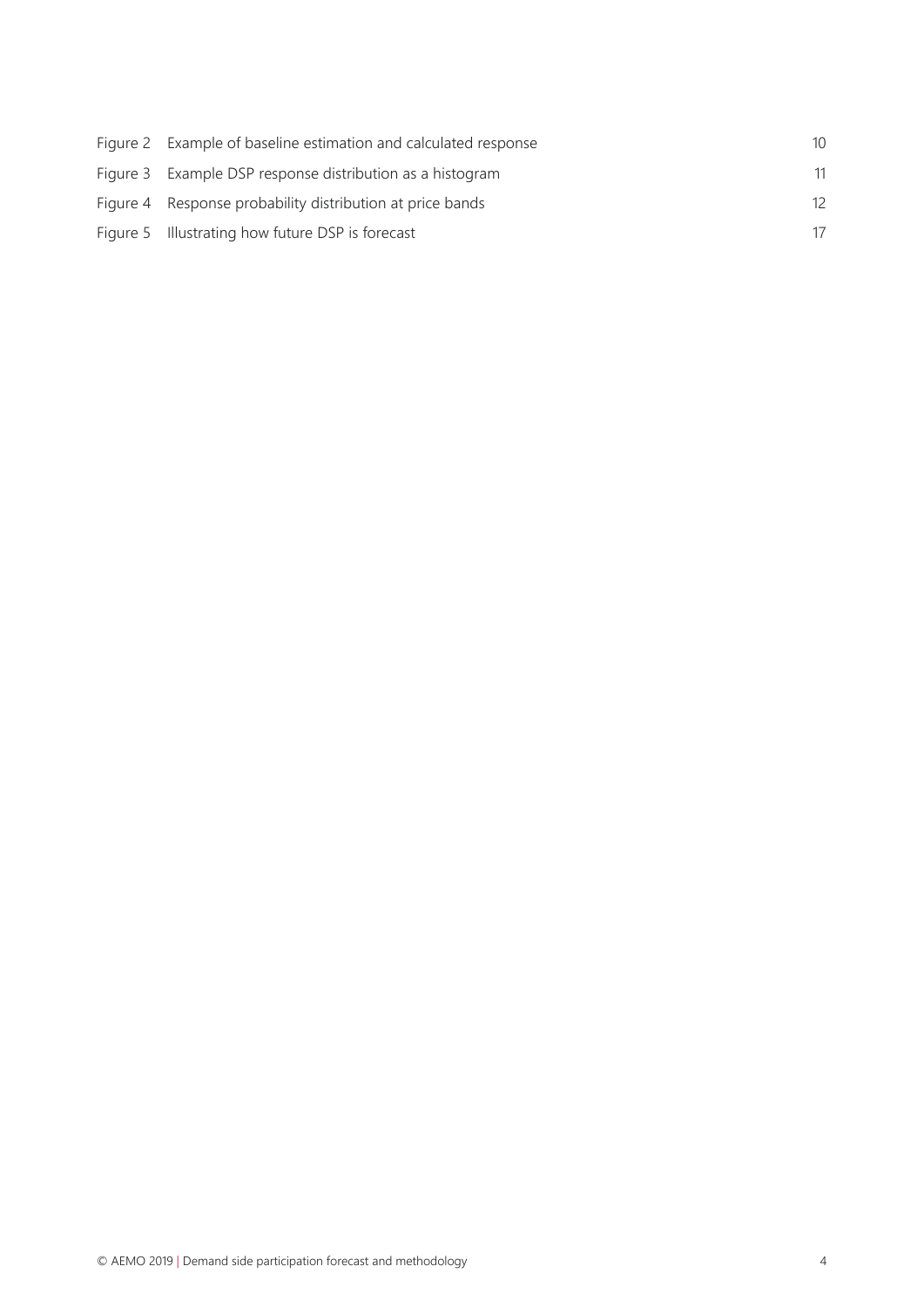# <span id="page-4-0"></span>**1. Introduction**

To maintain a secure and reliable system, a range of interdependent technical and operational needs must be met at all times. This culminates in the continuous matching of supply with demand and constant provision of essential voltage and frequency management services, ensuring sufficient reserves so the power system is robust enough to cope with unexpected events and stay within the power system operational design limits.

The National Electricity Market (NEM), like power systems worldwide, is being transformed from a system dominated by large thermal power stations, to a system including a multitude of power generation resources and technologies of various sizes. The transformation is evident in trends towards Increasing diversity of supply resources, continuing decentralisation of generation assets, and increasingly active consumers and market participants.

Demand side participation (DSP) can help to balance supply with demand. It refers to activities performed by consumers to reduce demand due to various triggers and has been observed in the NEM for many years, although at relatively minor contributions.

In light of the trends in the transformation of the power system, DSP as a resource is expected to grow over time, making forecasting DSP an increasingly important influence on the supply levels and reserves necessary to maintain a reliable and secure power system.

Drivers of DSP include, for example, the Australian Energy Market Commission (AEMC) Rule change proposal intended to promote additional DSP in the wholesale market<sup>1</sup> (currently at draft determination phase). Another driver is technological development, with the potential for DSP increasing due to a combination of growth in:

- The number of smart meter installations.
- Tariff offerings that promote change to consumption behaviour at specific times or during various events.
- Uptake of technologies that provide flexibility, either through being controllable (such as grid-smart air-conditioners based on Australian Standard 4755.2), or the nature of the demand being flexible (charging/discharging of home battery installations and charging of electric vehicles).

## <span id="page-4-1"></span>1.1 What is DSP?

Contracted DSP is defined in clause 3.7D(a) of the National Electricity Rules (NER) as a contractual arrangement between a Registered Participant and a person, in which they agree to the curtailment of non-scheduled load or the provision of unscheduled generation in specified circumstances.

In addition to contracted DSP, through clause 3.7D(e)(1)(ii), DSP includes curtailment of non-scheduled load or provision of non-scheduled generation in response to the demand for, or price of, electricity.

For practical application in electricity supply adequacy and market modelling studies, DSP may include:

• Market-driven responses:

- This category includes residential, commercial, and industrial responses that are typically triggered in respect to the price of electricity.
- Examples include industrial facilities that are exposed to the wholesale price and elect to reduce electric load at times of high prices, consumers that agree to let their battery be controlled by a third party or are incentivised to switch off air-conditioners, and small non-scheduled generators that have the ability to produce electricity at these times, offsetting local consumption.

<sup>1</sup> Se[e https://www.aemc.gov.au/rule-changes/wholesale-demand-response-mechanism.](https://www.aemc.gov.au/rule-changes/wholesale-demand-response-mechanism)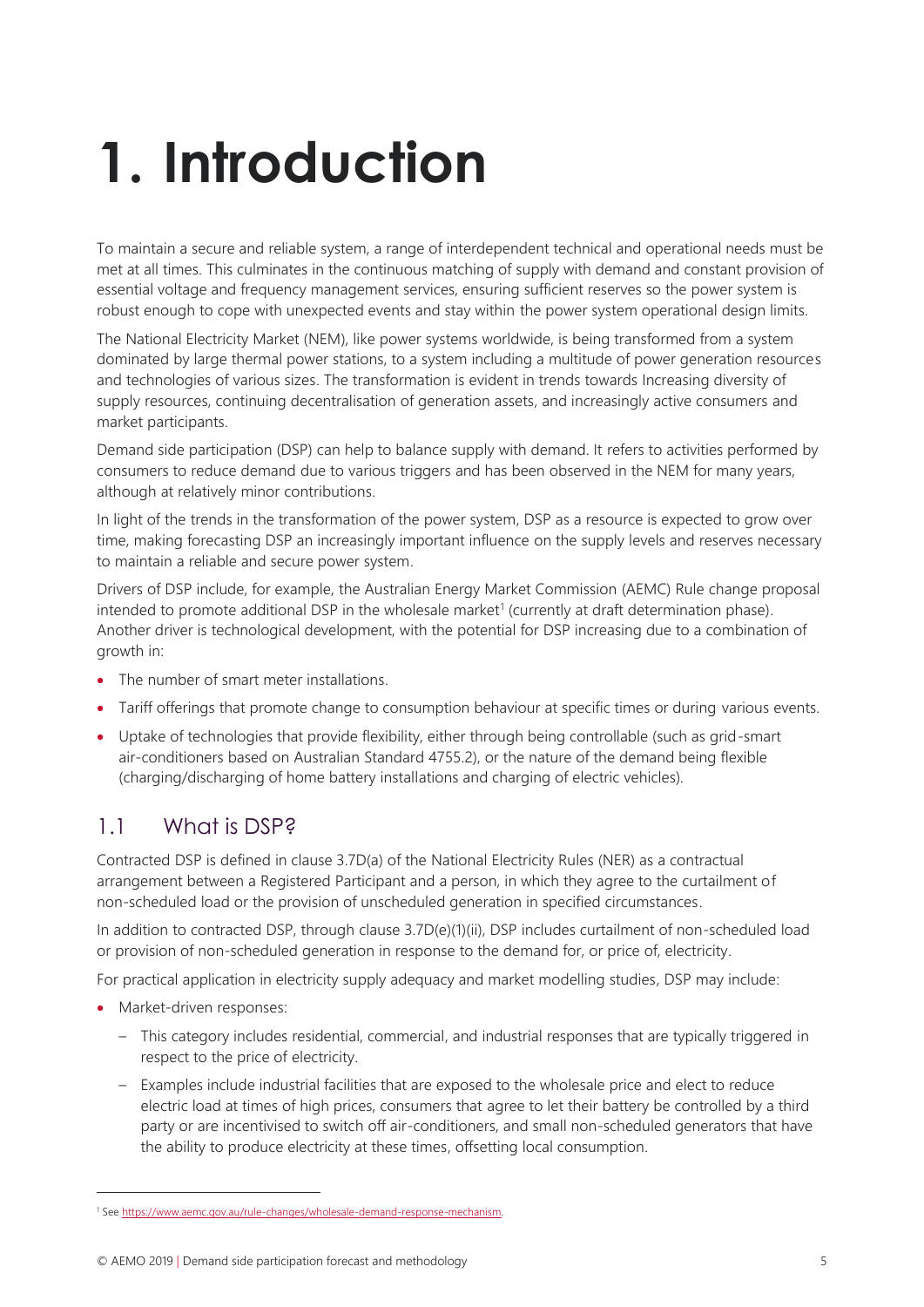- Reliability event responses:
	- This category includes responses that are called on when power system reliability requires support. They are most common under Lack of Reserve (LOR) conditions, although they often also coincide with high wholesale prices. These responses can be contracted.
	- Examples include load reductions in response to directions from AEMO's Reliability and Emergency Reserve Trader (RERT) function<sup>2</sup>. Additionally, network event programs that may be aimed at distribution network demand management are included in the reliability event group; on a set maximum number of days per year, networks may call on agreements to reduce demand or incentivise reductions through temporary increases in electricity costs.

# <span id="page-5-0"></span>1.2 DSP considered in AEMO's studies

AEMO's estimation and forecasts of DSP aim to account for market-driven and reliability event responses by electricity consumers or generators, where the responses are not already accounted for in its demand forecasts or supply models. AEMO analyses the information submitted through the Demand Side Participation Information Portal (DSP IP)<sup>3</sup> and incorporates other lists that AEMO maintains (including large industrial facilities and RERT program participants).

AEMO excludes customer responses that have been observed to be consistent and routine, and not in response to a price or demand trigger. These consistent and routine demand activities are instead incorporated in the regional demand forecast, and include daily load control (residential water heating, for example) and businesses where demand fluctuations follow a consistent pattern from day to day, for example, in response to time-of-use tariffs.

Some embedded or small generator responses are excluded from the DSP estimates, because the contribution of these generators to meeting demand is already included in the forecasts of maximum and minimum demand. These generators are part of the Other Non-Scheduled Generators (ONSG) group modelled as part of the demand forecast. AEMO's list of ONSG generally includes separately metered generators. In circumstances where generation cannot be separated from a facility's metered load, it is considered 'behind the meter', and the facility is usually retained in a list for DSP calculations.

RERT responses are excluded from DSP. This is because these non-market responses are procured by AEMO specifically to address potential reliability gaps. AEMO's reliability forecasts (including DSP effects) need to consider supply and demand without these responses, so any reliability gaps can be detected.

# <span id="page-5-1"></span>1.3 National Electricity Rules requirements

Under NER 3.7D, sub clauses (b), (c) and (d):

- Registered Participants must provide demand side participation information to AEMO in accordance with the demand side participation information quidelines<sup>4</sup>.
- AEMO must take into account the demand side participation information it receives under rule 3.7D when developing or using load forecasts for the purposes of the exercise of its functions under the NER.
- AEMO also must publish details, no less than annually, on the extent to which, in general terms, demand side participation information received under rule 3.7D has informed AEMO's development or use of load forecasts for the purposes of the exercise of its functions under the NER.

<sup>&</sup>lt;sup>2</sup> The Reliability and Emergency Reserve Trader is a function conferred on AEMO to maintain power system reliability and system security using reserve contracts.

<sup>&</sup>lt;sup>3</sup> Further information on the DSP IP is a[t https://www.aemo.com.au/Electricity/National-Electricity-Market-NEM/Planning-and-forecasting/Demand-Side-](https://www.aemo.com.au/Electricity/National-Electricity-Market-NEM/Planning-and-forecasting/Demand-Side-Participation-Information-Guidelines)[Participation-Information-Guidelines](https://www.aemo.com.au/Electricity/National-Electricity-Market-NEM/Planning-and-forecasting/Demand-Side-Participation-Information-Guidelines)

<sup>4</sup> A[t https://www.aemo.com.au/Electricity/National-Electricity-Market-NEM/Planning-and-forecasting/Demand-Side-Participation-Information-Guidelines](https://www.aemo.com.au/Electricity/National-Electricity-Market-NEM/Planning-and-forecasting/Demand-Side-Participation-Information-Guidelines)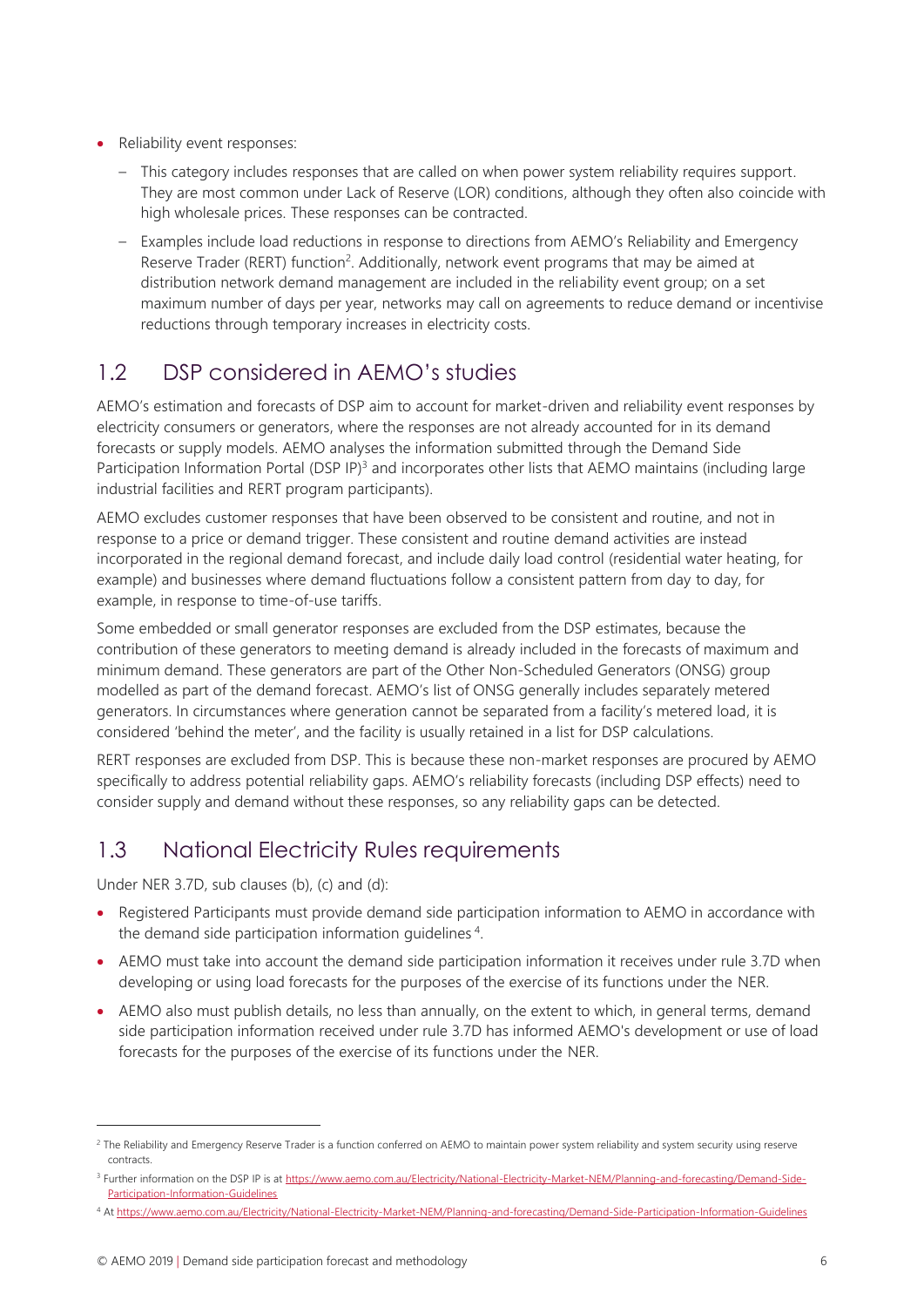# <span id="page-6-0"></span>**2. Estimating the current level of DSP**

Chapter [2](#page-6-0) outlines the approach AEMO has used to estimate the current level of DSP in the 2019 DSP forecast. [Figure 1](#page-6-2) summarises the flow of information that begins with Participant Entries to the DSP IP and ends with the estimation of historical market driven or reliability event responses. The different steps of the process are explained in the following sections.



#### <span id="page-6-2"></span>**Figure 1 Overview of DSP forecast process**

### <span id="page-6-1"></span>2.1 Information on DSP programs

#### **Data sources**

AEMO collects information from market participants through the DSP IP. Key information submitted to the DSP IP includes national meter identifiers (NMIs) for each customer that meets the criteria of the DSP information guidelines, demand response program information, and potential customer response amounts (in megawatts).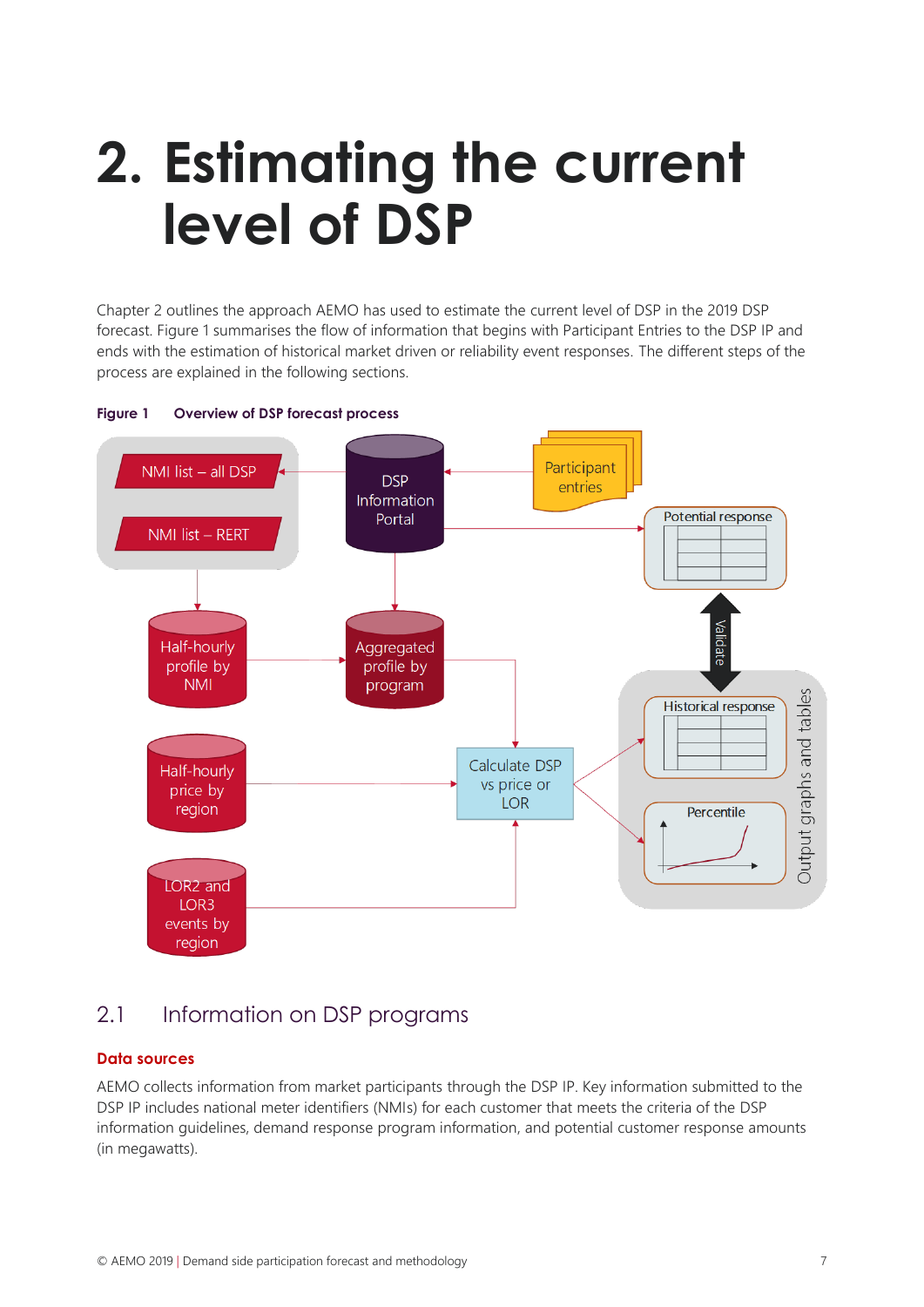AEMO then:

- Cross-checks the customer NMIs against internally managed lists of large industrial customers, to ensure no large consumers are missed.
- Identifies participants in RERT arrangements.
- Identifies generators referred to as ONSG.

#### **Program groups**

To improve the robustness of the DSP calculation process, the NMIs are grouped into program groups.

Some groups are excluded from the AEMO estimation of DSP to avoid double-counting responses that are already included in demand forecasts or supply models. Nevertheless, excluded groups are still considered by AEMO through other processes when assessing the magnitude of total DSP and analysing how consumer behaviour changes with market-driven incentives in the NEM.

The following program groups were used in 2019:

- RERT providers these customers are excluded from the DSP calculation, because their historical responses are scheduled in agreement with AEMO.
- ONSG these providers are excluded, because their impact on operational demand is already included in the operational demand forecast.
- Individual industrial loads many large industrial loads are analysed individually for any response under event trigger conditions. AEMO cross-checks the customer NMIs so no large consumers are missed.
- Customers on network event programs this includes customers on AusNet Services' critical peak demand tariff and Energy Queensland's controlled air-conditioner program.
- Customers involved in programs relating to connections with network-controlled load:
	- This includes customers on controlled load tariffs for hot water or pool pumps which operate regularly. The effects of these tariffs are already embedded in the demand history, and consequently they are also embedded in the demand forecast – these programs were excluded to avoid double-counting.
	- Selected programs under this category were separated out to capture customers on summer-specific programs and explicit demand management programs. These programs were included to detect response potential under high demand and extreme weather periods.
- Customers with energy storage these customers were excluded to avoid double-counting. AEMO acknowledges their potential to respond to incentives, however, battery operation is considered explicitly in the demand forecasts and supply modelling.
- Customers on retail time-of-use tariffs these consumers were excluded to avoid double-counting. Because these tariffs operate regularly, the effects are already embedded in the demand history and consequently, they are also embedded in the demand forecast.
- Other customers included on other programs this includes market-exposed connections, customers on demand reduction contracts, and individual customers on programs that could incentivise DSP.

Each program group listed above may include one or more NMIs. However, in some cases a particular NMI may be present in several individual programs (and across different program groups). For example, a connection with a residential air-conditioner may be part of a program that may reduce its output during extreme demand days but, at the same address, a hot water heater (and potentially pool pump) may exist, sharing the same NMI. The connection, therefore, could also be on a network-controlled load program if the water heater is controlled (typically switched off and back on every day). In 2019, NMIs appearing in multiple program groups were excluded if found to be in the RERT or ONSG groups but retained otherwise if in a group relevant for DSP calculations.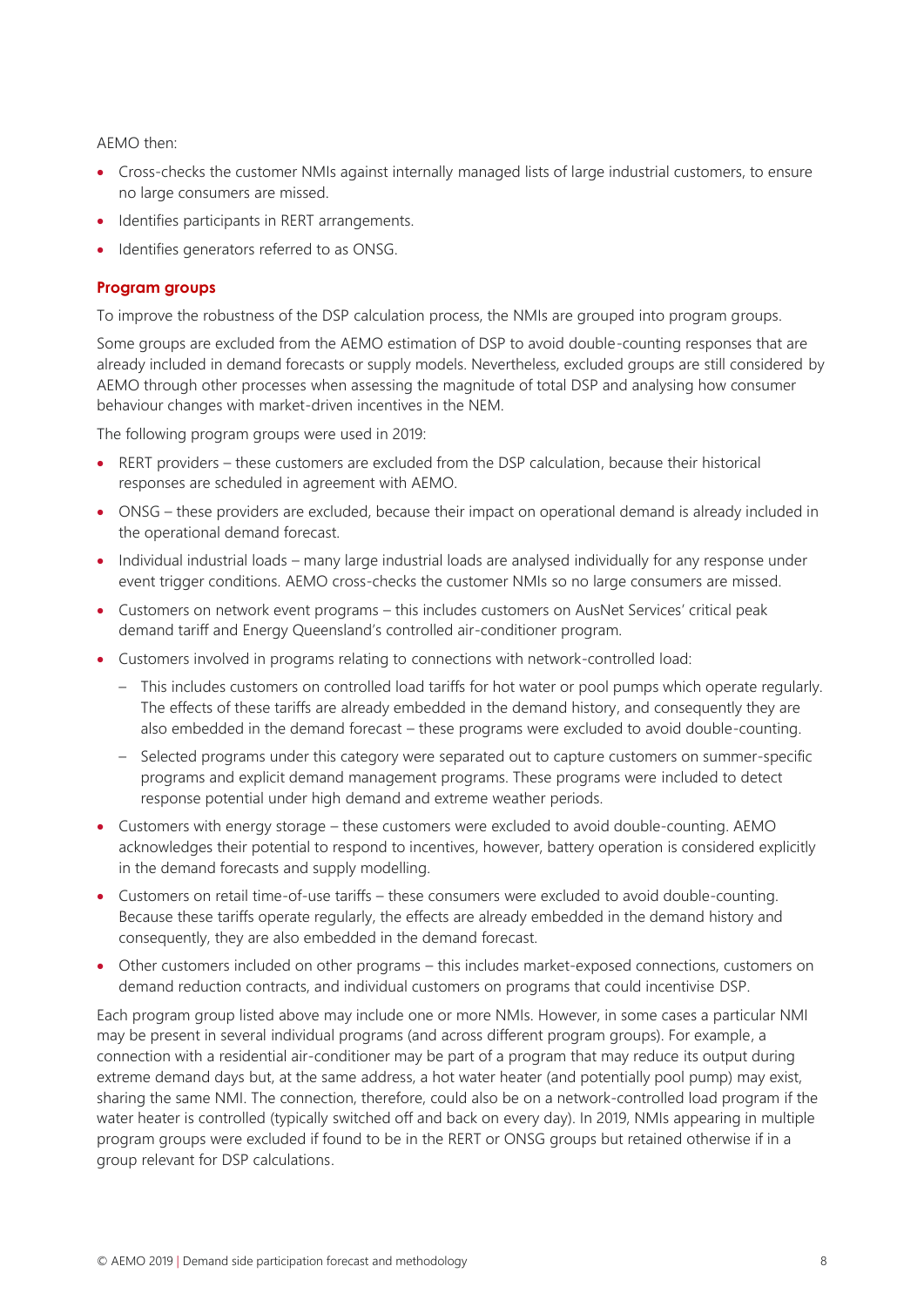# <span id="page-8-0"></span>2.2 Historical time series data

Meter reads (energy consumed at each market interval) are extracted and aggregated by program groups and NEM region, creating program-level time series of actual demand. The length of the time series used in 2019 was three years, designed to be short enough to capture recent customer behaviour, yet long enough to capture a useful number of DSP events.

Time series of wholesale price and periods where LOR events have occurred are also collated. These are used to identify DSP trigger events.

#### 2.2.1 Response by event

Responses are estimated by subtracting baseline demand (Section [2.2.2\)](#page-8-1) from actual demand, for any period where event trigger conditions are met:

- **Price triggers** to cover a reasonable range of different DSP initiatives, AEMO estimates DSP at the following wholesale electricity price bands:
	- 300 to 500 \$ per megawatt hour (MWh).
	- 500 to 1,000 \$/MWh.
	- 1,000 to 2,500 \$/MWh.
	- 2,500 to 5,000 \$/MWh.
	- 5,000 to 7,500 \$/MWh.
	- 7,500 \$/MWh to the market price cap (MPC).
- **Reliability triggers** the responses are estimated for periods with:
	- Actual LOR 2 and LOR 3 events<sup>5</sup>.

### <span id="page-8-1"></span>2.2.2 Calculate the baseline

For each event, a baseline is required to estimate the DSP response for the duration of the period the trigger is met. A baseline is an estimate of what a consumer's demand would have been if a DSP response had not occurred.

The subtraction of actual observed demand from the baseline results in the estimate of DSP at a given market interval, for a given program group.

AEMO's approach to calculating baselines from program-level time series is to fit one of two models to each event period and program group<sup>6</sup>:

- A quadratic polynomial, using market period as the explanatory variable, is applied to groups where demand changes smoothly during the day, such as residential demand or consumer demand in aggregate.
- A constant model (flat demand) is applied when model verification suggests that this approach would fit demand better than the polynomial. This is typically useful for industrial facilities which usually consume a steady rate of energy<sup>7</sup>.

For each event day, the half-hourly demand used to fit the model excludes the half-hours of the event period.

An illustrative example of an estimated baseline using the polynomial model approach, relative to actual demand, is presented in [Figure 2.](#page-9-0)

<sup>&</sup>lt;sup>5</sup> See NER Clause 4.8.4 for definition.

<sup>6</sup> AEMO's adopted approach for estimating baselines was informed by findings reported in Jazaeri, J., Alpcan, T., Gordon, R.L., Brandão, M.F., Hoban, T., and Seeling, C. (2016), "Baseline methodologies for small scale residential demand response". 2016 IEEE Innovative Smart Grid Technologies - Asia (ISGT-Asia), 747-752.

<sup>&</sup>lt;sup>7</sup> In 2019, AEMO applied the polynomial model to all program groups, because it found that flat patterns were also captured by this approach.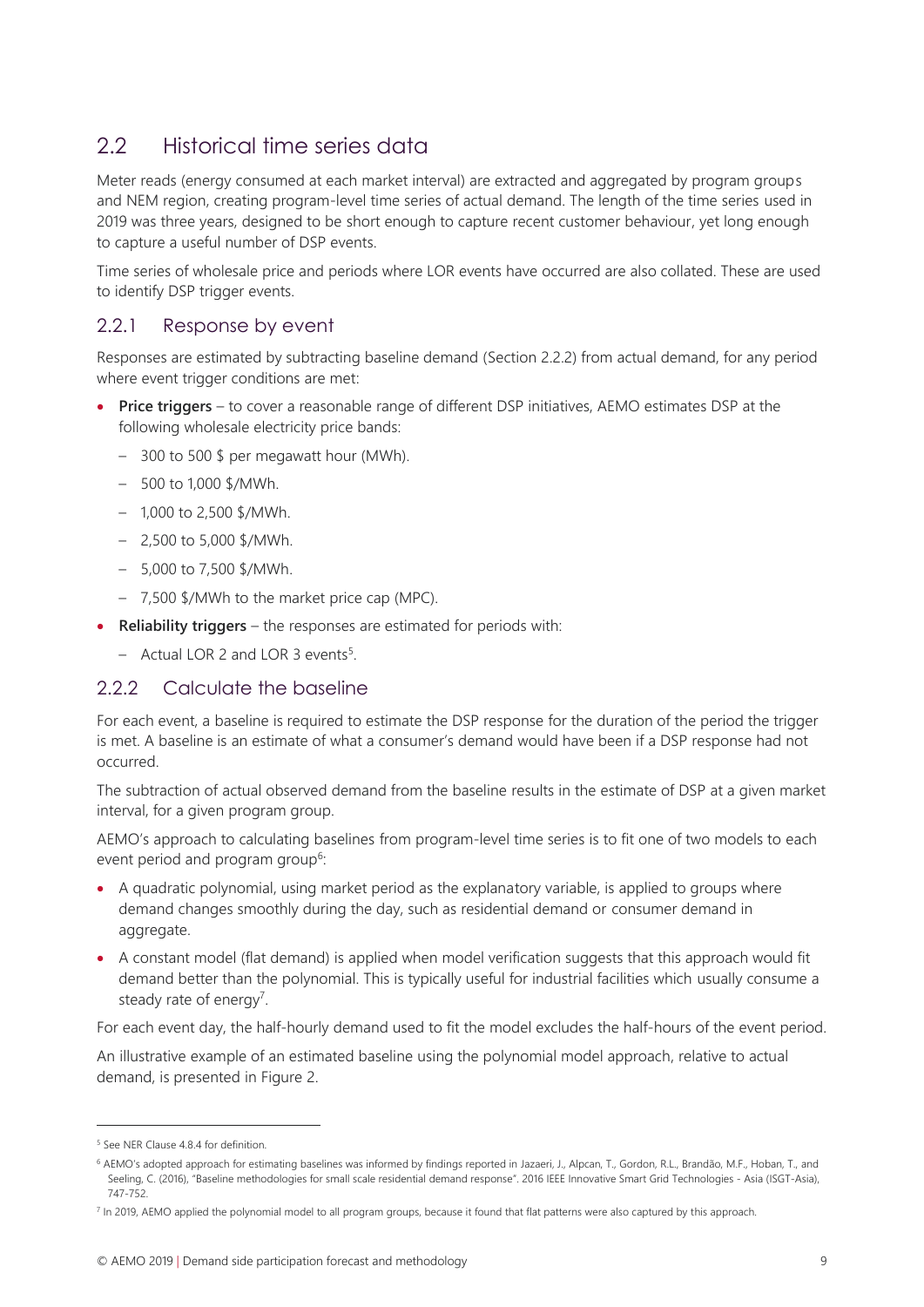The figure also indicates the 'event period', which is the time range where a DSP trigger is determined to have occurred (outlined in Section 2.2.1).

Predictions made using the model provide the baseline for the event period. In situations where an event lasted longer than 43 periods, estimation of the baseline was not possible, as fewer than five 'actuals' were available.



<span id="page-9-0"></span>**Figure 2 Example of baseline estimation and calculated response**

#### 2.2.3 Response probability curve

For each trigger category, historical DSP responses of all the program groups are collated. Collated responses of each program group are summed at each market interval. The responses form the distribution of observed DSP outcomes for each NEM region, program group, and trigger category.

When charted as a histogram, the outcomes can be presented as shown in [Figure 3.](#page-10-0) Alternatively, for multiple trigger levels, the data can be presented as a probability distribution curves as pe[r Figure 4.](#page-11-2)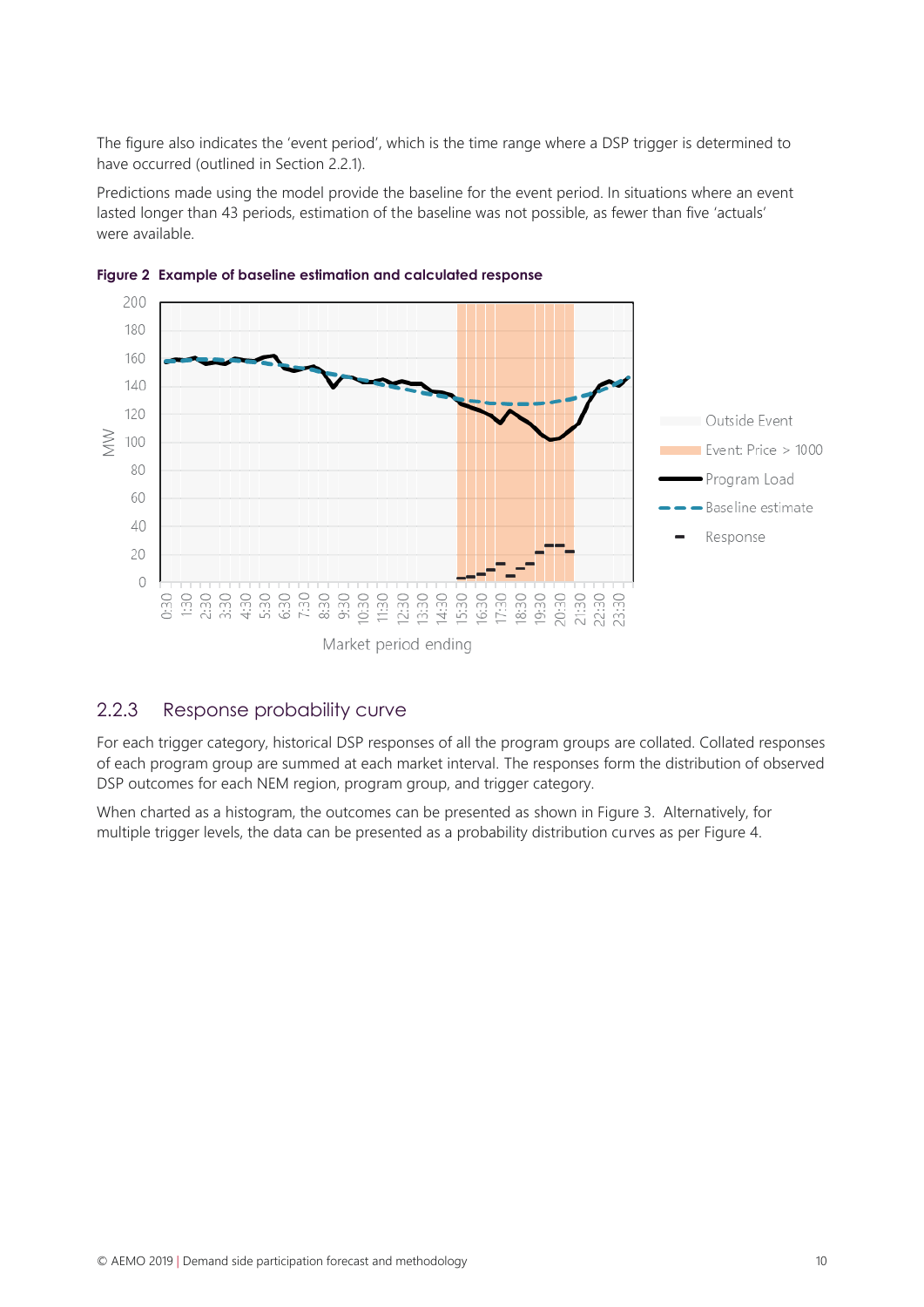

<span id="page-10-0"></span>

An example of probability distribution curves derived for each price band is presented in [Figure 4.](#page-11-2)

The data is truncated to cover the main percentile of interest – the 50<sup>th</sup> percentile. AEMO targets the 50<sup>th</sup> percentile because it represents the midpoint level of response seen in recent history and can be adopted as the most likely estimate of DSP for the future. At the extreme ends of the percentile range, response estimates vary widely, due to atypical behaviour of the load and baseline calculation approach.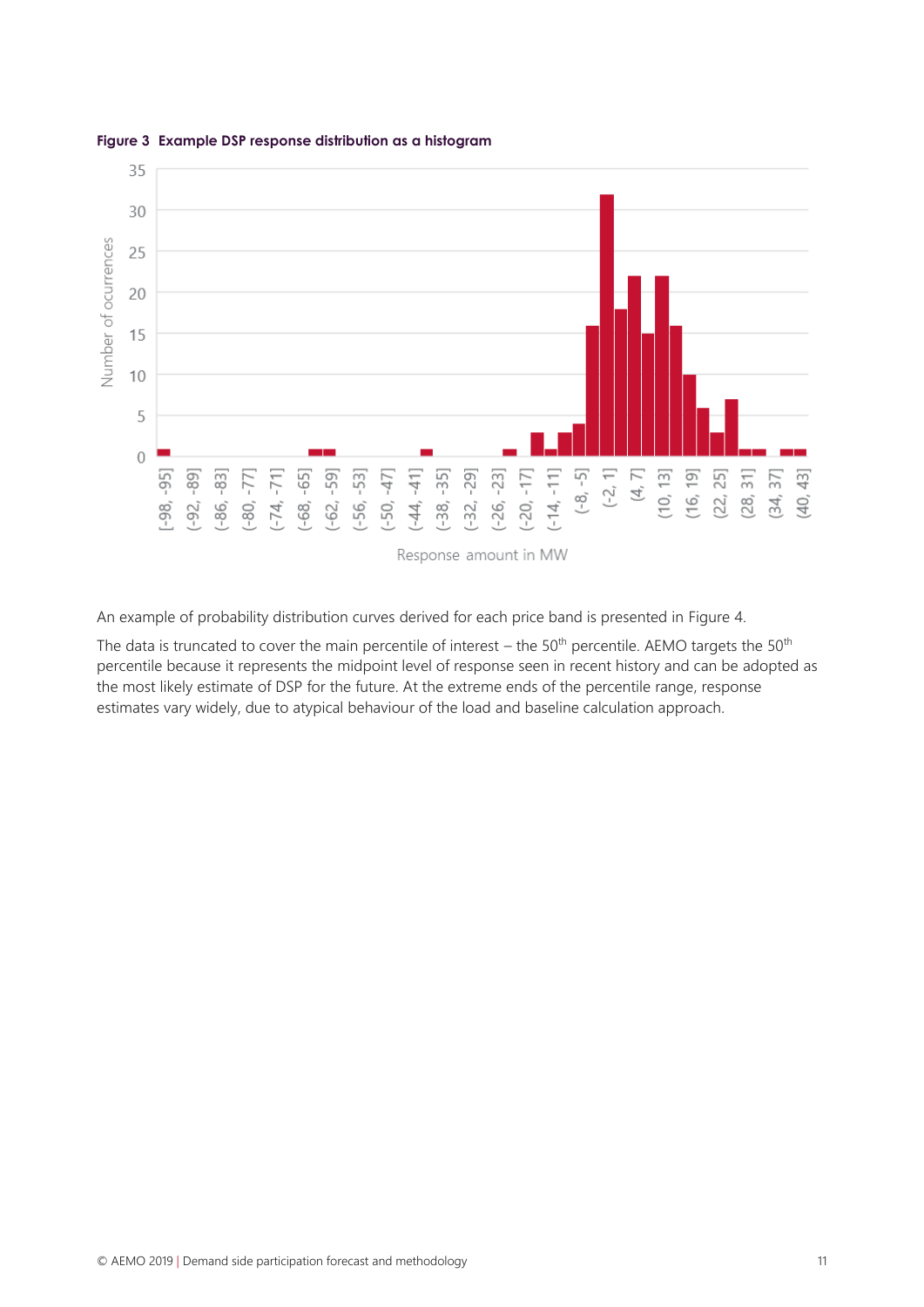

#### <span id="page-11-2"></span>**Figure 4 Response probability distribution at price bands**

## <span id="page-11-0"></span>2.3 DSP at reliability events

The frequency of LOR 2 and LOR 3 events is very low, meaning that the calculated response probability curve for these events is relatively imprecise. Given the sparseness of the historical events, AEMO uses the 50<sup>th</sup> percentile response at >\$7,500/MWh as an approximation of the likely DSP response at time of capacity shortage.

In addition to the response at prices exceeding \$7,500/MWh, AEMO adds the estimated response from network event programs. These can only be called on a limited number of times a year, generally where forecast demand is very high, and reflect loads that would not respond to price by themselves.

AEMO has obtained estimates of the likely response from organisations running these programs and is developing a methodology to validate this response, based on NMI data obtained for customers currently enrolled.

## <span id="page-11-1"></span>2.4 Application to AEMO's reliability studies

The current estimated level of DSP is used in the following AEMO reliability studies for the duration of each assessment period to ensure that supply adequacy includes only existing and already committed sources of supply (including DSP) to meet peak demand (apart from any exceptions noted below):

- 2019 Electricity Statement of Opportunities for the NEM (ESOO).
- 2019 Energy Adequacy Assessment Projection (EAAP).
- Medium-Term Projected Assessment of System Adequacy (MT PASA).

AEMO's Integrated System Plan (ISP) also uses DSP forecasts. The ISP DSP forecasts vary from the estimated DSP for reliability studies presented below, with the ISP forecasts including assumed year-on-year growth (explained in Section 3).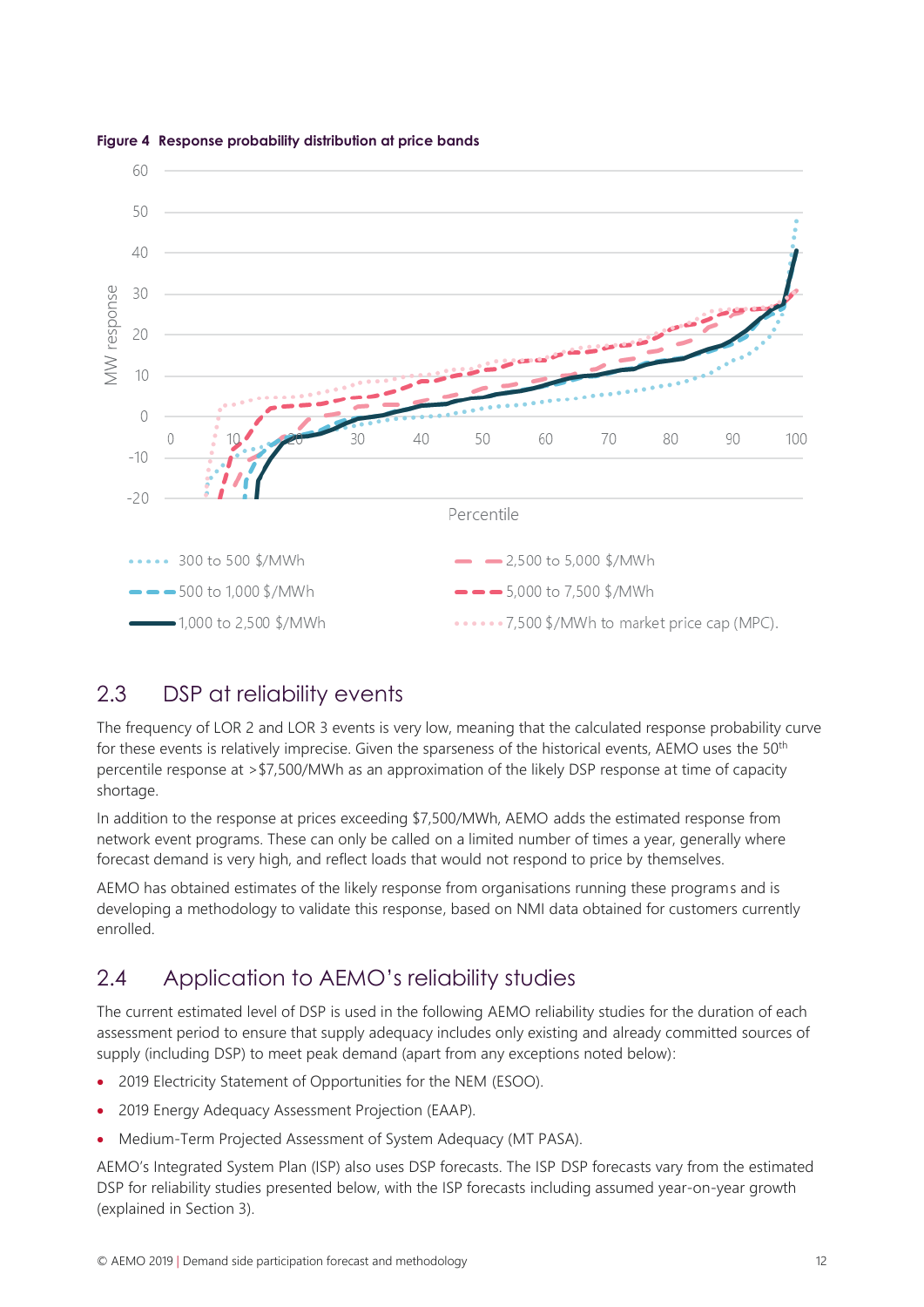#### **Estimated DSP for reliability studies**

The estimated current level of DSP is set out i[n Table 1](#page-12-0) for summer an[d Table 2](#page-13-1) for winter.

The tables show cumulative response at various price levels. For example, for summer 2019-20 in New South Wales, 42 MW of demand reduction is estimated for prices exceeding \$300/MWh, while the response is estimated to be 80 MW for prices exceeding \$1,000/MWh. These estimates are not cumulative – that is, the 80 MW estimated to be available at prices exceeding \$1,000/MWh includes the 42 MW DSP estimated to be available at prices exceeding \$300/MWh.

The reliability response refers to situations where an actual LOR 2 or LOR3 notice is issued (NER Clause 4.8.4). For New South Wales in summer 2019-20, for example, 93 MW is the estimated reduction in demand.

The listed drop in DSP capacity for Victoria from summer 2020-21 and beyond is due to a major load currently in operation (and assumed to be curtailable under LOR 2 and 3 conditions) that is projected not to operate from 1 July 2020 onwards.

| <b>Trigger</b>              | Summer             | <b>NSW</b> | QLD | <b>SA</b>      | <b>TAS</b>   | <b>VIC</b> |
|-----------------------------|--------------------|------------|-----|----------------|--------------|------------|
| > \$300/MWh                 | 2019-20            | 42         | 6   | $\overline{4}$ | $\mathbf 0$  | 14         |
| > \$500/MWh                 | 2019-20            | 78         | 11  | 11             | $\mathbf{1}$ | 46         |
| > \$1000/MWh                | 2019-20            | 80         | 12  | 12             | 30           | 50         |
| > \$2500/MWh                | 2019-20            | 86         | 25  | 19             | 30           | 58         |
| > \$5000/MWh                | 2019-20            | 93         | 32  | 27             | 30           | 60         |
| > \$7500/MWh                | 2019-20            | 93         | 32  | 33             | 30           | 60         |
| <b>Reliability response</b> | 2019-20            | 93         | 52  | 33             | 30           | 185        |
| > \$300/MWh                 | 2020-21 and beyond | 42         | 6   | $\overline{4}$ | $\Omega$     | 14         |
| > \$500/MWh                 | 2020-21 and beyond | 78         | 11  | 11             | $\mathbf{1}$ | 46         |
| > \$1000/MWh                | 2020-21 and beyond | 80         | 12  | 12             | 30           | 50         |
| > \$2500/MWh                | 2020-21 and beyond | 86         | 25  | 19             | 30           | 58         |
| > \$5000/MWh                | 2020-21 and beyond | 93         | 32  | 27             | 30           | 60         |
| > \$7500/MWh                | 2020-21 and beyond | 93         | 32  | 33             | 30           | 60         |
| <b>Religbility response</b> | 2020-21 and beyond | 93         | 52  | 33             | 30           | 85         |

#### <span id="page-12-0"></span>**Table 1 Summer DSP estimate for reliability studies (MW)**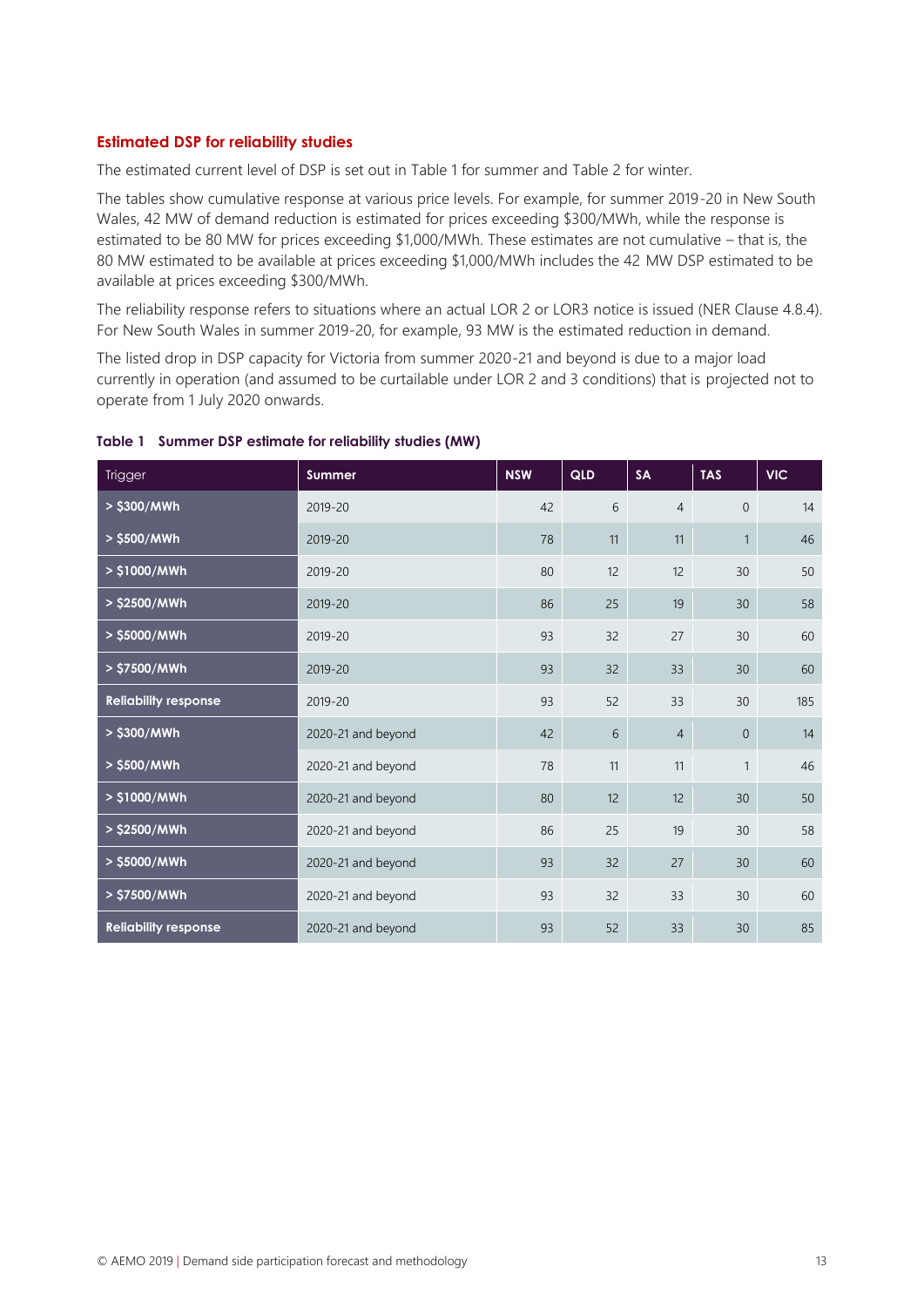| <b>Trigger</b>              | Winter          | <b>NSW</b> | QLD | <b>SA</b>      | <b>TAS</b>     | <b>VIC</b> |
|-----------------------------|-----------------|------------|-----|----------------|----------------|------------|
| > \$300/MWh                 | 2020            | 42         | 6   | $\overline{4}$ | $\overline{0}$ | 14         |
| > \$500/MWh                 | 2020            | 78         | 11  | 11             | $\mathbf{1}$   | 46         |
| > \$1000/MWh                | 2020            | 80         | 12  | 12             | 30             | 50         |
| > \$2500/MWh                | 2020            | 86         | 25  | 19             | 30             | 58         |
| > \$5000/MWh                | 2020            | 93         | 32  | 27             | 30             | 60         |
| > \$7500/MWh                | 2020            | 93         | 32  | 33             | 30             | 60         |
| <b>Reliability response</b> | 2020            | 93         | 32  | 33             | 30             | 160        |
| > \$300/MWh                 | 2021 and beyond | 42         | 6   | $\overline{4}$ | $\overline{0}$ | 14         |
| > \$500/MWh                 | 2021 and beyond | 78         | 11  | 11             | $\mathbf{1}$   | 46         |
| > \$1000/MWh                | 2021 and beyond | 80         | 12  | 12             | 30             | 50         |
| > \$2500/MWh                | 2021 and beyond | 86         | 25  | 19             | 30             | 58         |
| > \$5000/MWh                | 2021 and beyond | 93         | 32  | 27             | 30             | 60         |
| > \$7500/MWh                | 2021 and beyond | 93         | 32  | 33             | 30             | 60         |
| <b>Reliability response</b> | 2021 and beyond | 93         | 32  | 33             | 30             | 60         |

<span id="page-13-1"></span>**Table 2 Winter DSP estimate for reliability studies (MW)**

## <span id="page-13-0"></span>2.5 Validation of DSP response

The reliability response projections were verified using the potential response information submitted to the DSP IP for each program included in the forecast, as discussed in Section [2.1.](#page-6-1) The comparison is shown in [Table 3.](#page-13-2) In general, good agreement was found in all regions, with the reported potential response being generally lower than the estimate of current response (reflecting that not all DSP programs provided a potential response – see Appendix A).

The exception was Queensland, where the estimate is lower than the advised potential response. The Queensland potential response, however, includes a significant proportion of ONSG sources, which are excluded from the DSP forecast (as explained in Section 2.1), so AEMO finds the forecast also aligns well with reported potential for Queensland.

<span id="page-13-2"></span>

|  |  |  |  |  |  |  |  | Table 3 Validation of summer DSP estimate for supply adequacy assessments |
|--|--|--|--|--|--|--|--|---------------------------------------------------------------------------|
|--|--|--|--|--|--|--|--|---------------------------------------------------------------------------|

| <b>Trigger</b>              | Source             | <b>NSW</b> | <b>QLD</b> | <b>SA</b> | <b>TAS</b> | <b>VIC</b> |
|-----------------------------|--------------------|------------|------------|-----------|------------|------------|
| <b>Reliability response</b> | DSP Summer 2019-20 | 93         | 52         | 33        | 30         | 185        |
| Derived potential response  | <b>DSP IP</b>      | 69         | 97         | 32        |            | 154        |
| <b>Difference</b>           | 2019-20            | 24         | $-45$      |           | 30         | 31         |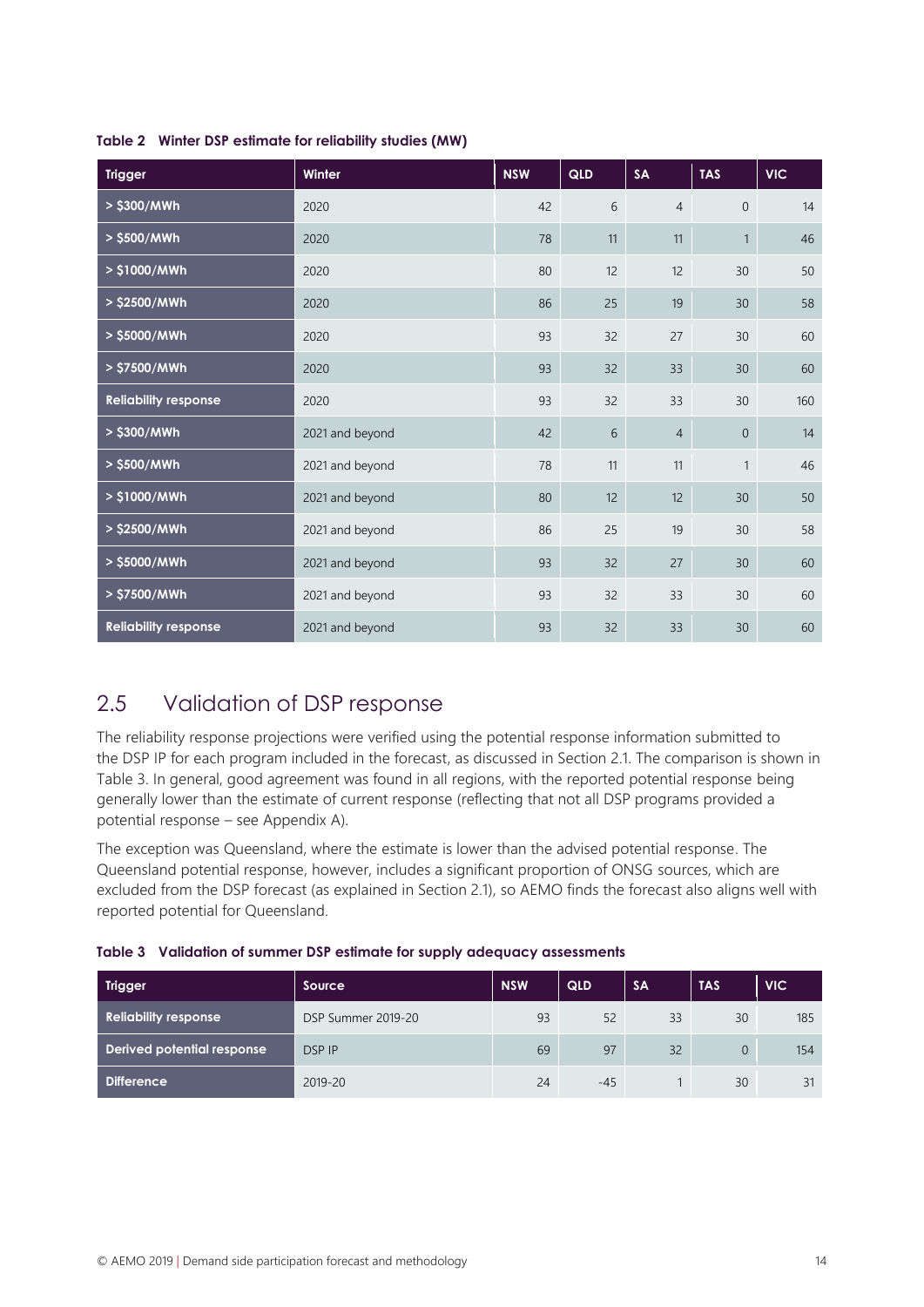# <span id="page-14-0"></span>**3. Forecasting future DSP**

While AEMO's reliability studies only assume current levels of DSP (similar to only considering existing and committed generation is available to meet demand), AEMO's longer-term planning studies, like the ISP, use a forecast of how DSP may evolve in the future, and apply a scenario-based approach to the forecast contribution. Forecast DSP may include increased activities driven by new Rule changes, such as the AEMC's Wholesale Demand Response mechanism<sup>8</sup>, or by technology uptake, for example through the proposal to make a range of appliance types capable of demand response through mandating Australian Standard  $4755.2$  for these<sup>9</sup>.

For long-term planning studies, the DSP forecast is obtained by growing current DSP levels to meet an assumed level of activity by the end of the outlook period. This level:

- Is defined as the magnitude of DSP relative to maximum demand and linearly interpolated between the beginning and ends of the outlook period.
- Reflects scenario assumptions and state-specific features where necessary.
- Is determined through review and analysis of NEM and international DSP potential.

The ISP forecast of DSP also includes an estimated response of 150 MW from Queensland coal seam gas (CSG) facilities from 2019-20 (for the reliability response trigger only). This response is excluded from the 2019 ESOO, because it is not committed, nor has it been historically observed. Its inclusion in the ISP reflects AEMO's assumption that established CSG facilities now have the capability to reduce demand if incentivised, and the assumption this reduction would be triggered for prices observed under LOR 2 or 3 conditions.

## <span id="page-14-1"></span>3.1 Review of future DSP potential

In 2019, AEMO conducted a literature review of the potential for demand response in international energy markets, primarily the United States (US) and Europe. The review indicated that a DSP response magnitude of 8.5% of maximum demand (also adopted for the 2018 ISP) is a reasonable upper target for growth in DSP with appropriate incentives in place.

Further findings of the review indicated:

- Expanding existing best practice DSP, focusing on commercial and industrial programs, could feasibly achieve DSP potential of 9% of maximum demand, given that some US markets where demand response programs are advanced are already seeing participation levels between 2% and 10% of peak demand<sup>10/11</sup>. Some of these include battery storage, which is excluded from AEMO's DSP forecast because it is accounted for in the demand forecast and supply models.
- Reported current demand response potential, in markets where DSP is advanced, can range from 3% to 12%<sup>12</sup>.

<sup>8</sup> Se[e https://www.aemc.gov.au/rule-changes/wholesale-demand-response-mechanism.](https://www.aemc.gov.au/rule-changes/wholesale-demand-response-mechanism)

<sup>&</sup>lt;sup>9</sup> Se[e http://energyrating.gov.au/news/demand-response-update.](http://energyrating.gov.au/news/demand-response-update)

<sup>&</sup>lt;sup>10</sup> FERC, 2009 Assessment of Demand Response and Advanced Metering, 2009, a[t https://www.ferc.gov/legal/staff-reports/sep-09-demand-response.pdf.](https://www.ferc.gov/legal/staff-reports/sep-09-demand-response.pdf)

<sup>11</sup> FERC, 2018 Assessment of Demand Response and Advanced Metering, 2018, at [https://www.ferc.gov/legal/staff-reports/2018/DR-AM-Report2018.pdf.](https://www.ferc.gov/legal/staff-reports/2018/DR-AM-Report2018.pdf)

<sup>&</sup>lt;sup>12</sup> ERCOT Annual Report of Demand Response (2019), a[t http://www.ercot.com/services/programs/load.](http://www.ercot.com/services/programs/load)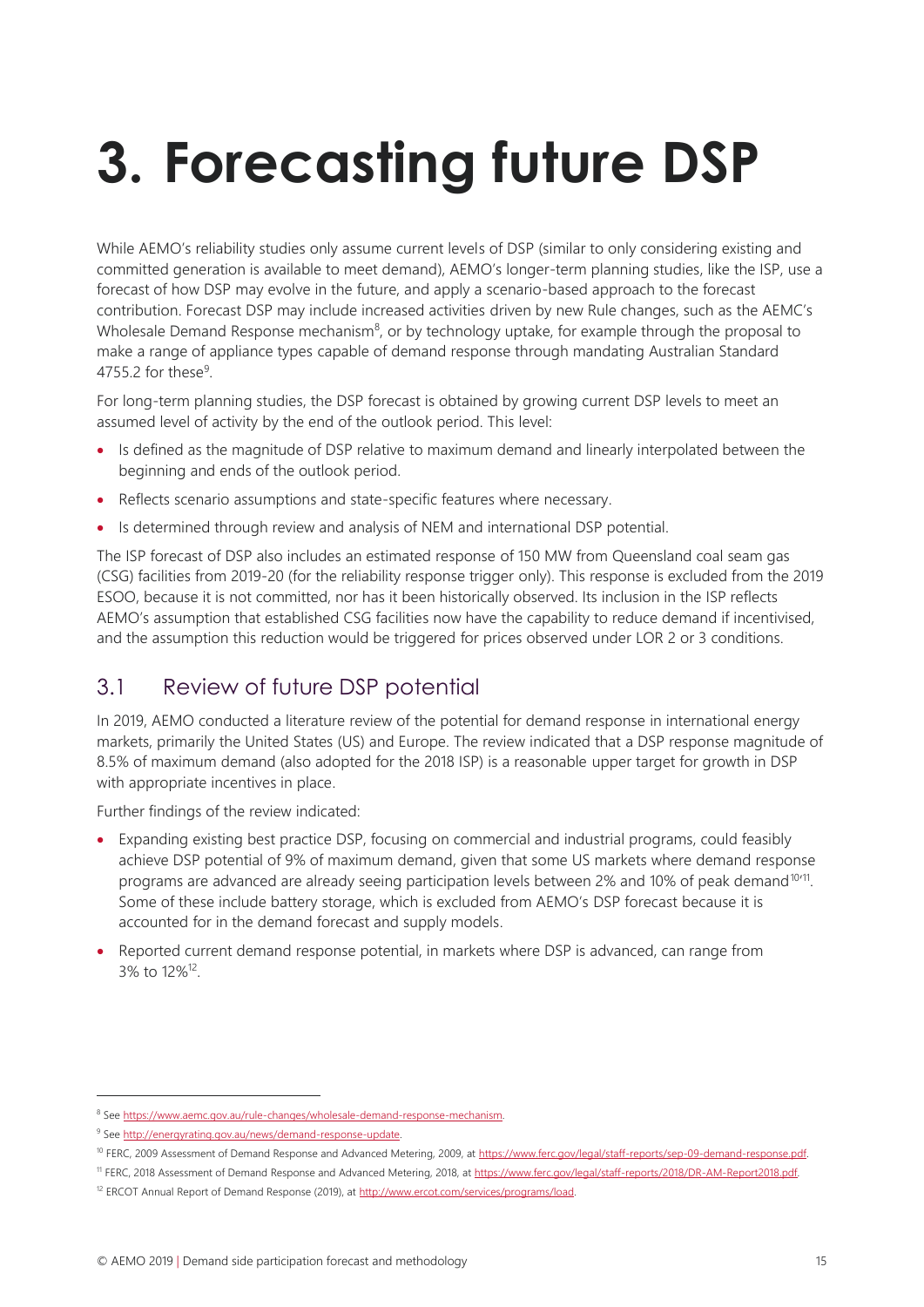- DSP potential in European countries is estimated to be between 7.5% and 10%, with some outliers outside this range, and one estimate suggested the level was  $9.4\%$  for 34 countries represented  $13,14,15$ .
- Large (five-fold or eight-fold) differences between current active DSP and future potential DSP may exist<sup>16</sup>.
- Market structures (wholesale price market or capacity market) and DSP policy design (conditions on participation) play a role in incentivising or creating barriers to DSP.

### <span id="page-15-0"></span>3.2 Forecast calculation and assumptions

[Figure 5](#page-16-1) outlines how the future magnitude of DSP response (in megawatts) is calculated, based on the reliability response:

- Point A shows the existing level of DSP capacity. As explained in Chapter [2,](#page-6-0) this excludes embedded generation responses, because these are covered in AEMO's ONSG forecast.
- Point B shows existing DSP along with the typical contribution from ONSG at time of maximum demand.
- Point C is the target DSP level in the end year (in this case 2050). AEMO has created three different DSP uptake projections<sup>17</sup>:
	- High DSP this is targeting DSP (including ONSG) equal to 8.5% of forecast peak demand.
	- Moderate DSP this is targeting DSP (including ONSG) equal to approximately 5.5% of forecast peak demand.
	- Low DSP this is maintaining the current level (in percentage) of DSP (including ONSG) in the market.
- Point D is the DSP percentage in the end year, excluding existing ONSG.
- The DSP reliability response for any years between points A and D is obtained through linear interpolation. This represents the forecast reliability response, and may include investments in new ONSG, although it excludes any investments in storage because these are modelled separately by AEMO.

Price response for any of the years is obtained by scaling the projection of the reliability response down to the price trigger bands, based on maintaining the same relative differences as the initial forecast year.

<sup>&</sup>lt;sup>13</sup> SIA Partners, Demand Response: A study of its potential in Europe, February 2015, a[t http://energy.sia-partners.com/demand-response-study-its-potential](http://energy.sia-partners.com/demand-response-study-its-potential-europe)[europe.](http://energy.sia-partners.com/demand-response-study-its-potential-europe)

<sup>&</sup>lt;sup>14</sup> Gils, H. C., Economic potential for future demand response in Germany – Modeling approach and case study, Applied Energy 162 (2016) 401-415.

<sup>&</sup>lt;sup>15</sup> Gils, H. C. Assessment of the theoretical demand response potential in Europe, Energy 67 (2014), 1-18.

<sup>&</sup>lt;sup>16</sup> SEDC & RAP, Slides presented on Potential of Demand Response in Europe, Workshop on Demand Participation in Electricity Markets and Demand Response: Regulatory Framework and Business Models, 2017, at https://www.raponline.org/wp-content/uploads/2017/11/rap\_sedc\_rose [slides\\_2017\\_oct.pdf.](https://www.raponline.org/wp-content/uploads/2017/11/rap_sedc_rosenow_thies_fsr_slides_2017_oct.pdf)

<sup>17</sup> See Table 3 in AEMO's 2019 Forecasting and Planning Scenarios, Inputs and Assumptions report for how these are mapped to AEMO's five scenarios: [https://www.aemo.com.au/-/media/Files/Electricity/NEM/Planning\\_and\\_Forecasting/Inputs-Assumptions-Methodologies/2019/2019-20-Forecasting-and-](https://www.aemo.com.au/-/media/Files/Electricity/NEM/Planning_and_Forecasting/Inputs-Assumptions-Methodologies/2019/2019-20-Forecasting-and-Planning-Scenarios-Inputs-and-Assumptions-Report.pdf)[Planning-Scenarios-Inputs-and-Assumptions-Report.pdf.](https://www.aemo.com.au/-/media/Files/Electricity/NEM/Planning_and_Forecasting/Inputs-Assumptions-Methodologies/2019/2019-20-Forecasting-and-Planning-Scenarios-Inputs-and-Assumptions-Report.pdf)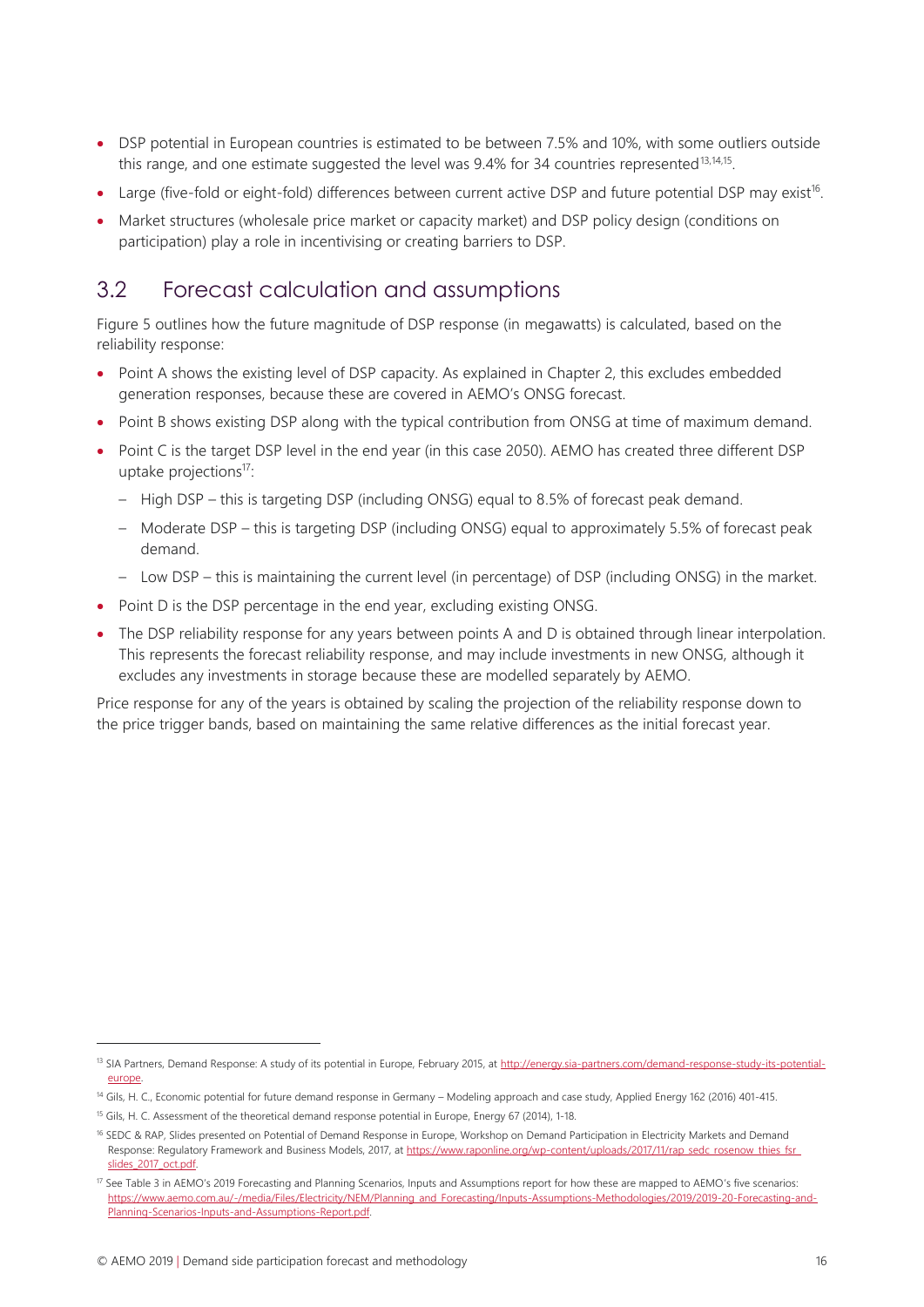<span id="page-16-1"></span>



Table 4 below shows summer results for the moderate DSP projection in New South Wales. Full results for all regions are in the 2019 Inputs and Assumptions workbook<sup>18</sup>.

| <b>Trigger</b>              | 2019-20 | 2029-30 | 2039-40 | 2049-50 |
|-----------------------------|---------|---------|---------|---------|
| > \$300/MWh                 | 41.5    | 108.5   | 195.4   | 294.3   |
| > \$500/MWh                 | 77.8    | 203.5   | 366.3   | 551.7   |
| $>$ \$1000/MWh              | 79.8    | 208.6   | 375.5   | 565.6   |
| > \$7500/MWh                | 93.2    | 243.8   | 438.9   | 661.1   |
| <b>Reliability response</b> | 93.2    | 243.8   | 438.9   | 661.1   |

<span id="page-16-0"></span>**Table 4 Forecast summer DSP (in MW) for New South Wales to 2050 – Moderate DSP projection**

<sup>18</sup> Se[e https://www.aemo.com.au/-/media/Files/Electricity/NEM/Planning\\_and\\_Forecasting/Inputs-Assumptions-Methodologies/2019/2019-Input-and-](https://www.aemo.com.au/-/media/Files/Electricity/NEM/Planning_and_Forecasting/Inputs-Assumptions-Methodologies/2019/2019-Input-and-Assumptions-workbook.xlsx)Assumptions-workbook.xlsx.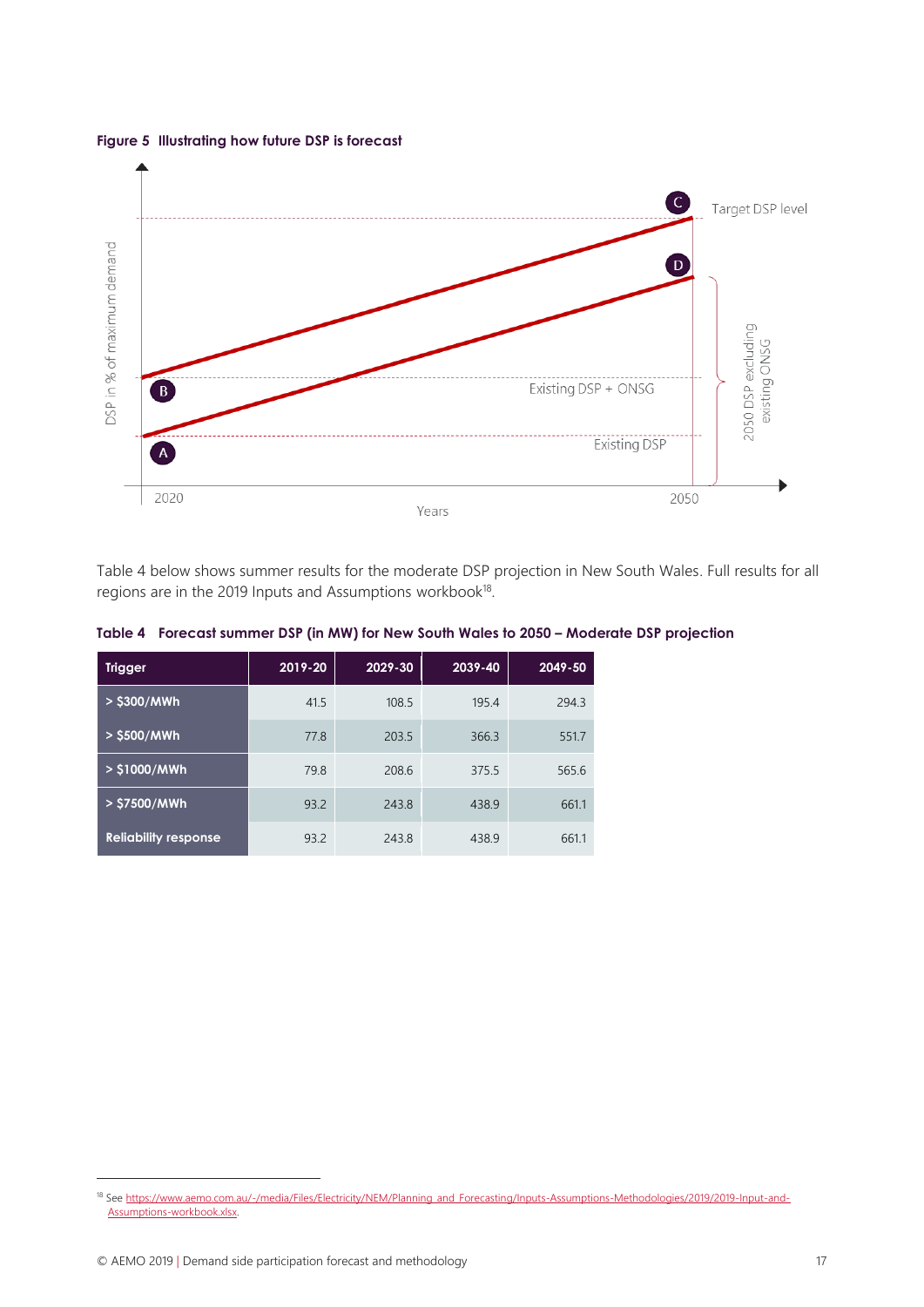# <span id="page-17-0"></span>**A1. Statistics**

[Table 5](#page-17-1) summarises some aspects of information from submissions to the DSP IP in 2019. Note that 2019 was the first year where AEMO received responses from all relevant parties, so this data set is not directly comparable with previous years, and at this time a year-on-year change is not reported.

In total, 4,039,930 connection identifiers (NMIs) were submitted to the DSP IP, however some connections were listed in multiple programs (in some cases, single connections appeared in up to six programs). The number of distinct active connections in the DSP IP was 3,616,63.

Each program has a potential response field which can be filled out. [Table 5](#page-17-1) highlights that, in many cases, the potential response of the program is not known. This is a cause of DSP verification uncertainty.

| Category                                              | <b>Number of connections</b><br>(connections may appear in<br>more than one program) | Number of<br>programs | Number of programs which included<br>potential response information in<br>submission |
|-------------------------------------------------------|--------------------------------------------------------------------------------------|-----------------------|--------------------------------------------------------------------------------------|
| <b>Connections on</b><br>network event tariffs        | 2,593                                                                                |                       | $\Omega$                                                                             |
| <b>Connections on retail</b><br>time-of-use tariffs   | 1,184,151                                                                            | 31                    |                                                                                      |
| <b>Connections with</b><br>energy storage             | 234,364                                                                              | 13                    | 2                                                                                    |
| <b>Connections with</b><br>network-controlled<br>load | 2,545,015                                                                            | 62                    | 58                                                                                   |
| <b>Market exposed</b><br>connections                  | 1,268                                                                                | 24                    | 5                                                                                    |
| Other                                                 | 72,539                                                                               | 45                    | 40                                                                                   |

#### <span id="page-17-1"></span>**Table 5 Program statistics grouped by program category**

The types of connections reported to the DSP IP are mainly residential, however a significant portion of the connections were not specified. The load type categories are summarised in [Table 6.](#page-17-2)

<span id="page-17-2"></span>

|  |  | Table 6 Load types of reported connections |
|--|--|--------------------------------------------|

| Load type                   | Number of distinct connections | Dominant program category in each load type as<br>percentage                                   |
|-----------------------------|--------------------------------|------------------------------------------------------------------------------------------------|
| $\leq$ not specified $\geq$ | 1,662,335                      | 71% connections on retail time-of-use tariffs, 29%<br>connections with network-controlled load |
| Aggregated                  | 78                             | 100% connections with network-controlled load                                                  |
| Commercial                  | 2.602                          | 99.7% connections on network event tariffs                                                     |
| <b>Industrial</b>           | 47                             | 100% other                                                                                     |
| <b>Residential</b>          | 2.106.990                      | 98% connections with network-controlled load                                                   |